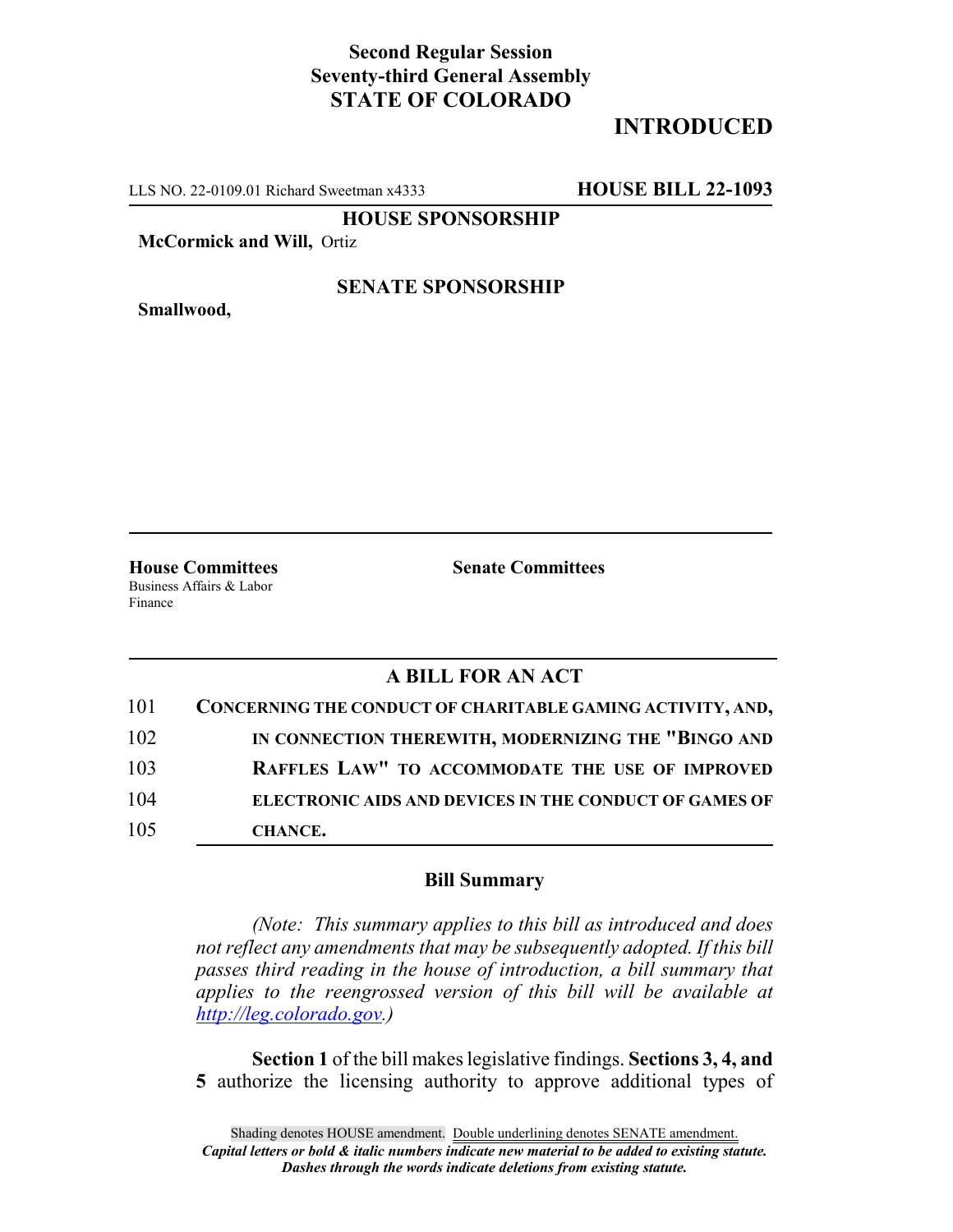equipment that players may use, including certain electronic devices that reveal the winning or nonwinning status of tickets in pull tab games, and clarify that these devices are not defined as slot machines or other prohibited devices. **Section 2** amends existing definitions accordingly, and **section 3** removes a prohibition on the charging of license fees by the licensing authority for the licensing of certain devices.

| $\mathbf{1}$   | Be it enacted by the General Assembly of the State of Colorado:              |
|----------------|------------------------------------------------------------------------------|
| $\overline{2}$ | <b>SECTION 1. Legislative declaration.</b> (1) The general assembly          |
| $\overline{3}$ | finds that:                                                                  |
| $\overline{4}$ | Bingo and raffle operations are inherently different from<br>(a)             |
| 5              | limited gaming operations in terms of their nature and character;            |
| 6              | (b) Unlike limited gaming operations in the state, bingo and raffle          |
| $\overline{7}$ | operations are operated by nonprofit organizations for charitable            |
| 8              | purposes;                                                                    |
| 9              | (c) Whereas casinos and other purveyors of limited gaming have               |
| 10             | access to the latest technologies and machinery to automate gaming           |
| 11             | activities, bingo and raffle operators are restricted by current laws and    |
| 12             | forced to continue to use archaic and outdated equipment; and                |
| 13             | (d) With the continuing expansion of limited gaming in Colorado,             |
| 14             | bingo and raffle operators in the state find it increasingly difficult to    |
| 15             | remain an attractive option for players and participants.                    |
| 16             | (2) The general assembly also finds that:                                    |
| 17             | (a) Section 9 of article XVIII of the state constitution, which              |
| 18             | section 9 concerns limited gaming, defines a "slot machine" as "any          |
| 19             | mechanical, electrical, video, electronic, or other device, contrivance, or  |
| 20             | machine, which, after insertion of a coin, token, or similar object, or upon |
| 21             | payment of any required consideration whatsoever by a player, is             |
| 22             | available to be played or operated, and which, whether by reason of the      |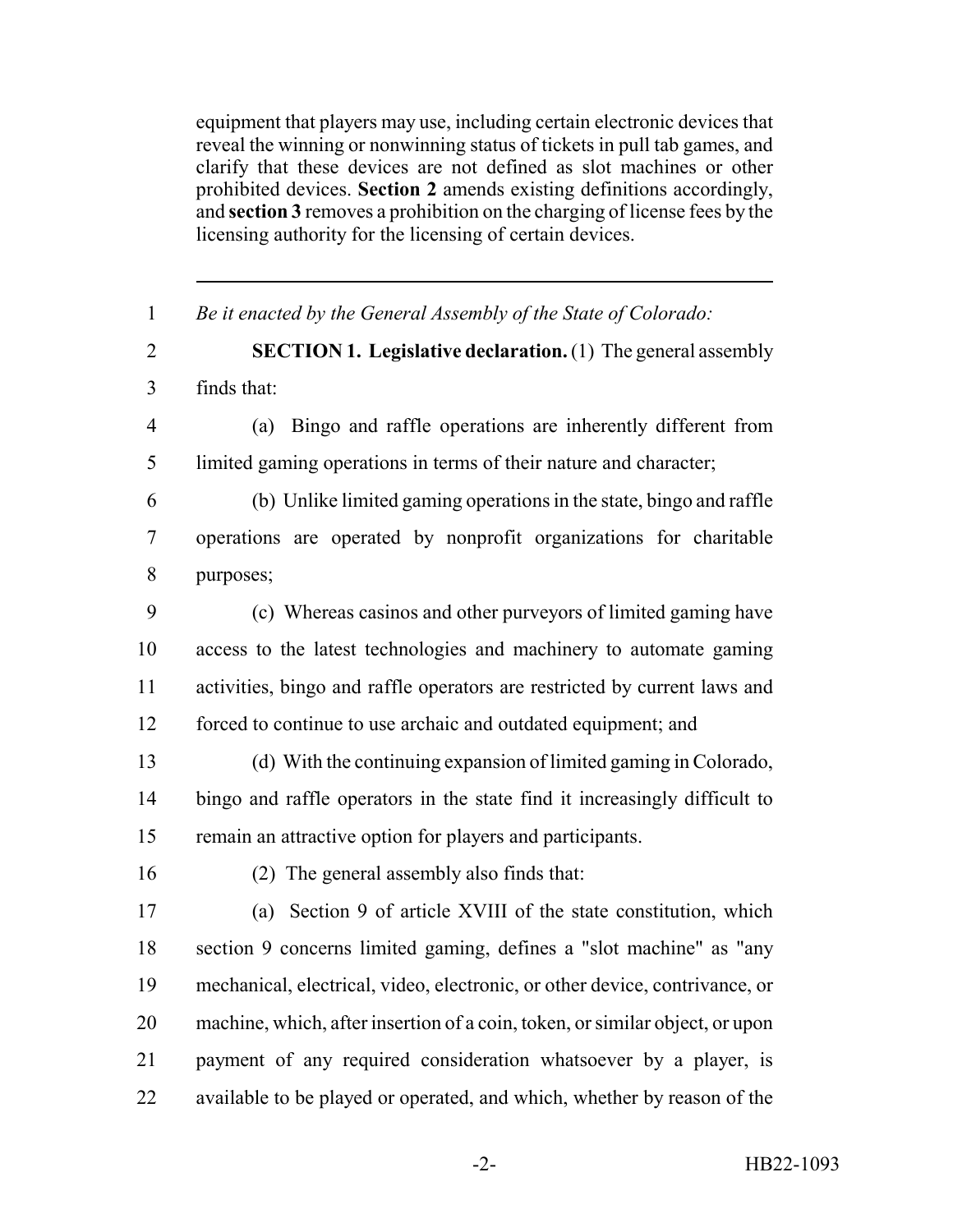skill of the player or application of the element of chance, or both, may 2 deliver or entitle the player operating the machine to receive cash premiums, merchandise, tokens, redeemable game credits, or any other thing of value other than unredeemable free games, whether the payoff is made automatically from the machines or in any other manner";

 (b) Because this definition is stated broadly, some parties have insisted that certain machines that automate bingo and raffle games fall within the scope of the definition; however, modern bingo and raffle machines merely dispense a finite number of cards or tickets and do not contain or use a form of random number generator; and

 (c) Neither the voters of the state, in enacting section 9 of article XVIII of the state constitution, nor the general assembly, in enacting laws pursuant to such constitutional provision, intended to include within the scope of a "slot machine" an automatic bingo-card or raffle-ticket dispensing machine.

 (3) The general assembly therefore declares that the definition of "slot machine" in section 9 of article XVIII of the state constitution does not include the types of bingo and raffle machines contemplated by this act.

 **SECTION 2.** In Colorado Revised Statutes, 24-21-602, **amend** (1), (13), (16), and (36); and **add** (5.5) as follows:

 **24-21-602. Definitions.** As used in this part 6, unless the context otherwise requires:

- (1) "Bingo" means:
- (a) A BINGO TICKET GAME; OR

 (b) A game of chance played, with or without the aid of an electronic device, for prizes using cards or sheets containing five rows of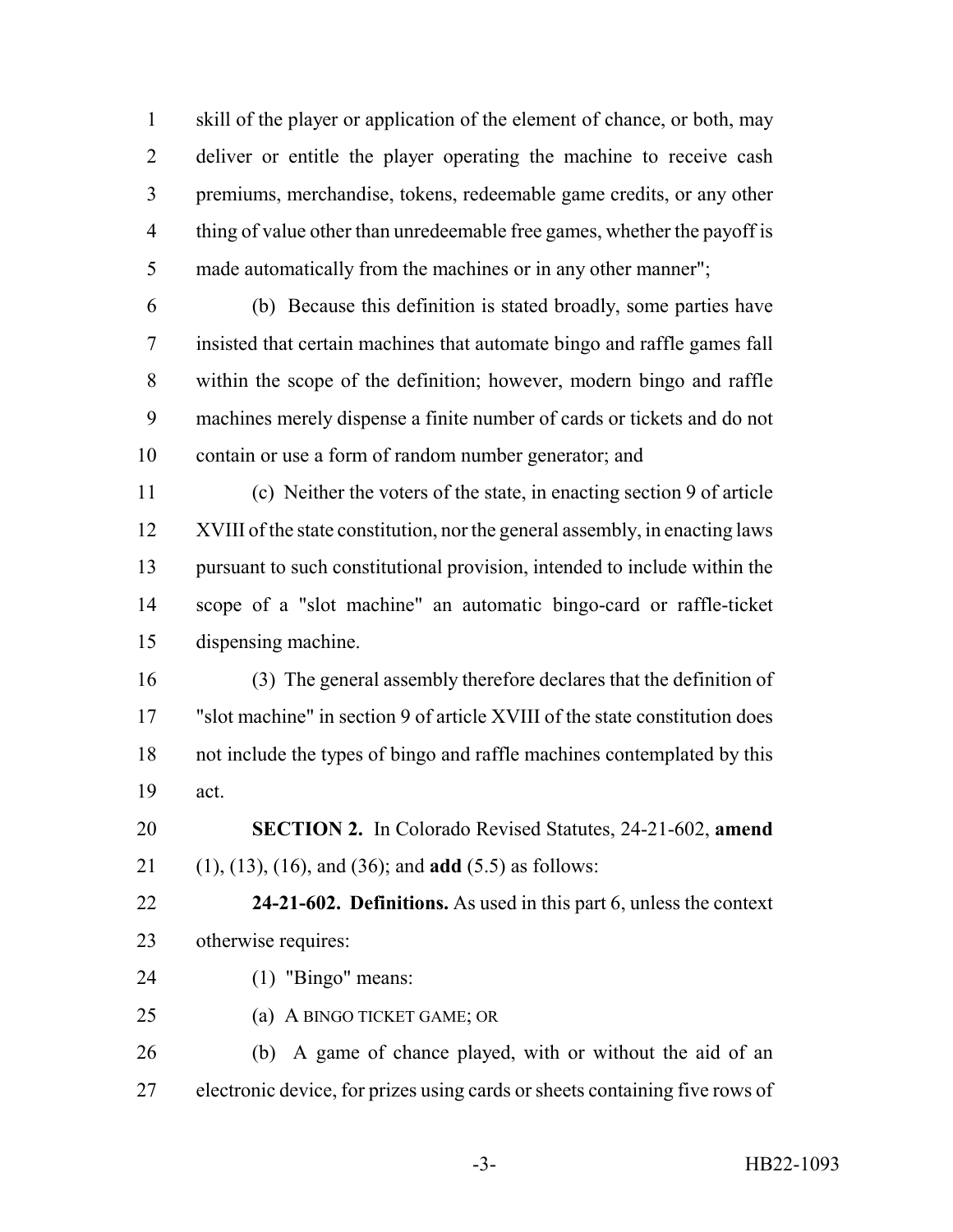five squares bearing numbers, except for the center square, which is a free space. Traditional bingo also requires that the letters "B I N G O" appear in order over each column. The holder of a card or sheet matches the numbers on such card or sheet to numbers randomly drawn. The game is won when a previously designated arrangement of numbers on such card or sheet is covered.

 (5.5) "BINGO TICKET GAME" MEANS A TYPE OF BINGO THAT IS PLAYED WITH A STRIP OF UP TO FIVE CONNECTED BINGO TICKETS, WITH EACH TICKET CONTAINING A CONCEALED GRID OF PREPRINTED NUMBERS RANGING FROM ONE TO SEVENTY-FIVE. THE WINNER IS THE FIRST PLAYER TO MATCH THE NUMBERS DRAWN ON ONE OR MORE BINGO BALLS TO THE PREARRANGED PATTERN OF NUMBERS ON A TICKET. THE MAXIMUM PRIZE FOR AN INDIVIDUAL BINGO TICKET MAY NOT EXCEED ONE THOUSAND DOLLARS.

 (13) "Deal" means each separate package or series of packages of 16 pull tabs with the same name, form number, AND serial number. and color  $17 \qquad \text{code}.$ 

(16) (a) "Equipment" means:

 (I) With respect to bingo or lotto, the receptacle and numbered objects drawn from it, the master board upon which such objects are placed as drawn, the cards, TICKETS, or sheets bearing numbers or other designations to be covered and the objects used to cover them, the board or signs, however operated, used to announce or display the numbers or designations as they are drawn, THE public address system, and all other articles essential to the operation, conduct, and playing of bingo or lotto; or

(II) With respect to raffles, implements, devices, and machines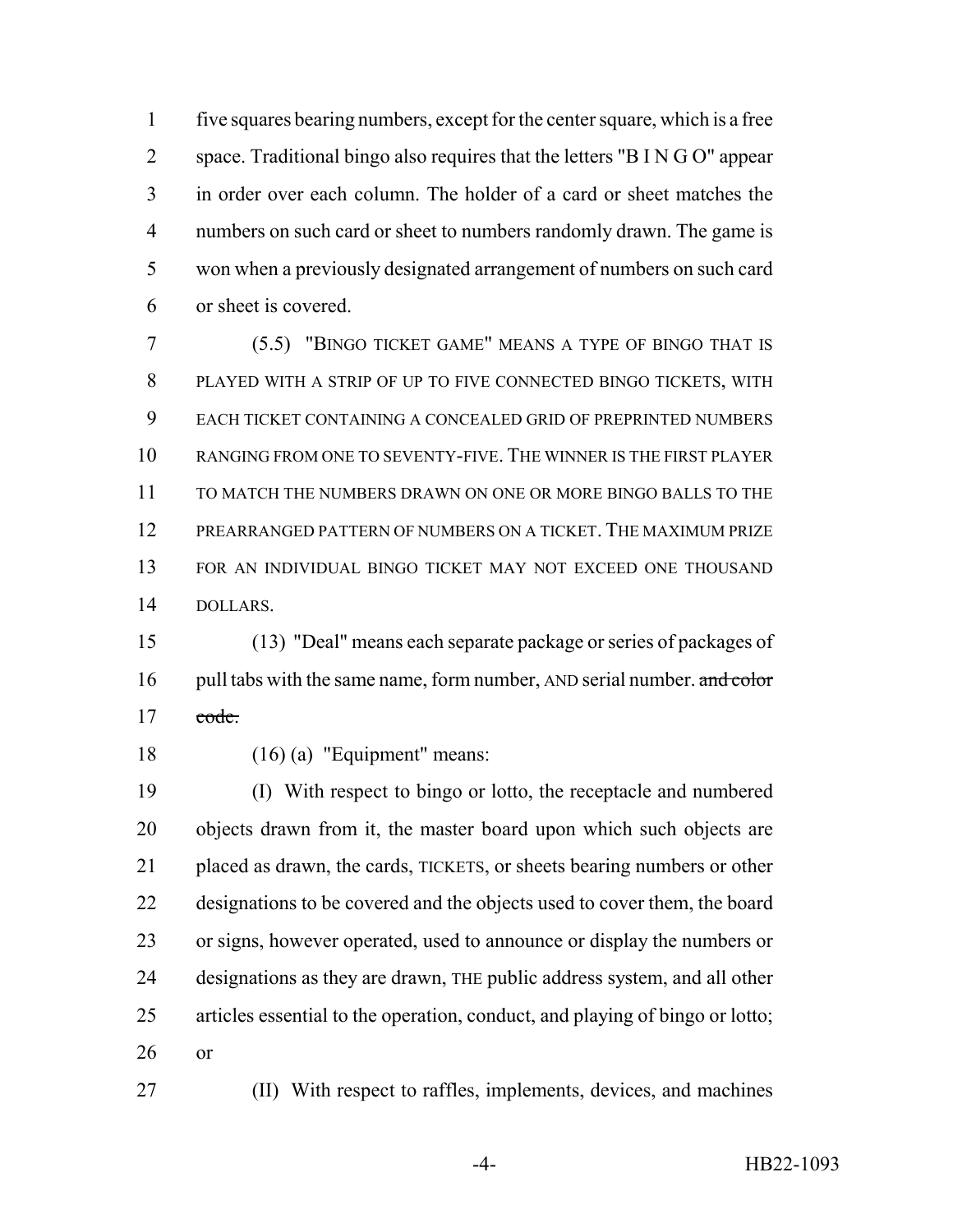designed, intended, or used for the conduct of raffles and the identification of the winning number or unit and the ticket or other evidence or right to participate in raffles.

 (b) "Equipment" includes electronic devices used as aids in the game of bingo AND OTHER DEVICES APPROVED BY THE LICENSING AUTHORITY PURSUANT TO SECTION 24-21-619 (6).

 (36) "Pull tab game" means a type of game of chance commonly known as a pickle, break-open, jar raffle, last sale ticket, or seal card for which tickets are preprinted with markings distinguishing winners and nonwinners, each ticket so made that its markings and winning or 11 nonwinning status cannot be known or revealed until the ticket is broken 12 or torn apart OPENED OR REVEALED.

 **SECTION 3.** In Colorado Revised Statutes, 24-21-605, **amend** 14 (1) introductory portion and  $(1)(g)$  as follows:

 **24-21-605. Licensing and enforcement authority - powers - rules - duties - license suspension or revocation proceedings - definitions.** (1) The secretary of state OR THE SECRETARY OF STATE'S DULY AUTHORIZED DEPUTY is hereby designated as the "licensing 19 authority" of this part 6. As THE licensing authority, the secretary of 20 state's AUTHORITY's powers and duties are as follows:

21 (g) To license devices for reading pull tabs as provided in section 22 24-21-619; except that the licensing authority shall not impose or collect 23 any fee for the issuance of such a license SECTION 24-21-619 (6).

 **SECTION 4.** In Colorado Revised Statutes, 24-21-617, **amend** 25 (2), (11), and (12) as follows:

 **24-21-617. General conduct games of chance - premises - equipment - expenses - rules.** (2) A person or licensee shall not permit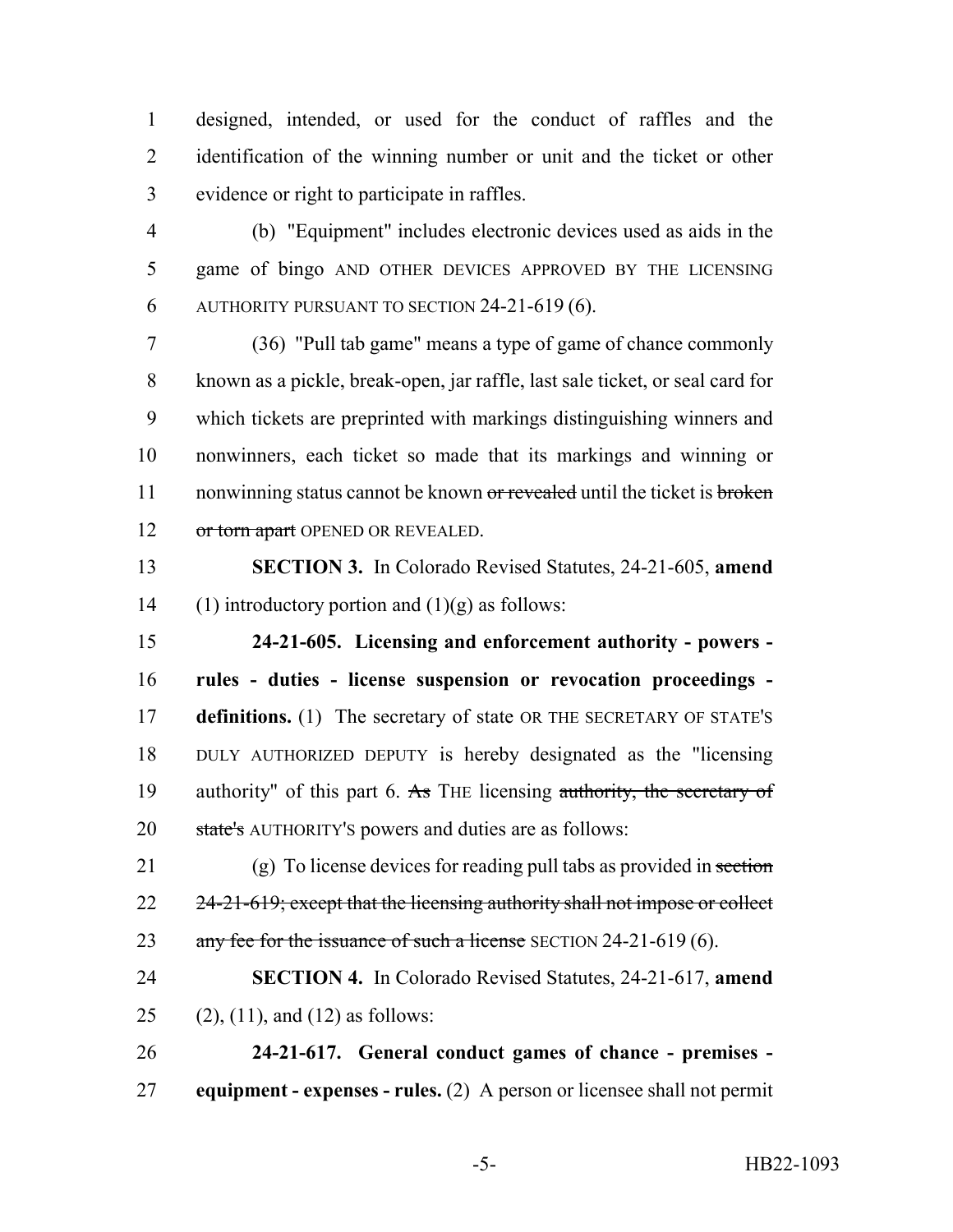any person under eighteen years of age to purchase the opportunity to 2 participate in any game of chance or purchase A TICKET IN A pull tab games GAME.

 (11) A licensee shall not possess, use, sell, offer for sale, or put into play any bingo or pull tab game, ticket, card, or sheet unless it conforms to the definitions and requirements of this part 6 and was purchased by the licensee from a licensed bingo-raffle manufacturer or 8 supplier or FROM A licensed agent thereof OF A BINGO-RAFFLE MANUFACTURER OR SUPPLIER. A licensee shall not possess, use, sell, offer for sale, or put into play any electronic device used as an aid in the game of bingo OR ANY OTHER EQUIPMENT unless it conforms to the 12 requirements of this part 6 and was purchased or leased by the licensee from a licensed bingo-raffle manufacturer or supplier or FROM A licensed 14 agent thereof OF A BINGO-RAFFLE MANUFACTURER OR SUPPLIER.

 (12) In order to possess, use, sell, offer for sale, or put into play any bingo or pull tab game, ticket, card, or sheet, a licensee must have at 17 the location of the game an invoice from its licensed supplier showing at 18 least the name, description, color code, if any, and serial number of the pull tab DEAL, card, or sheet.

 **SECTION 5.** In Colorado Revised Statutes, 24-21-618, **amend** 21 (3)(a), (7)(a), and (7)(c) as follows:

 **24-21-618. Conduct of bingo games.** (3) (a) The equipment used in the playing of bingo and the method of play must be such that each 24 card OR TICKET has an equal opportunity to win. The objects or balls to be drawn must be essentially the same as to size, shape, weight, balance, and all other characteristics that may influence their selection. All objects or balls must be present in the receptacle before each game begins. All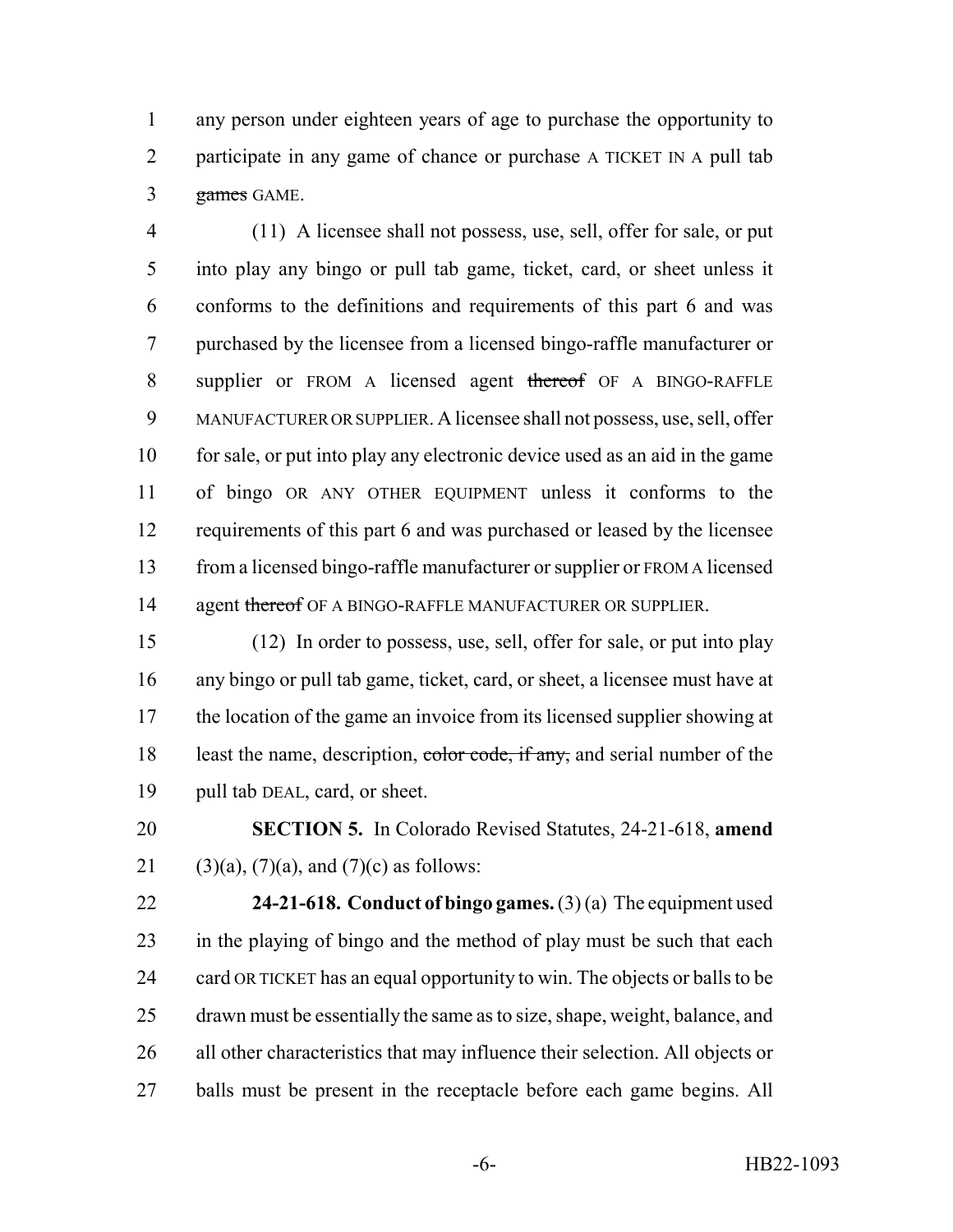numbers announced must be plainly and clearly audible to all the players present. Where more than one room is used for any one game, the receptacle and the caller must be present in the room where the greatest number of players are present, and all numbers announced must be plainly audible to the players in the aforesaid room and also audible to the players in the other rooms.

 (7) (a) If a card or sheet is played with the aid of an electronic device, a winning bingo may be determined and verified either by reference to the card or sheet or by reference to the electronic device. 10 Nothing in this part 6 authorizes the playing of bingo solely by means of 11 an electronic device.

 (c) The licensing authority may establish by rule the maximum number of bingo cards that a bingo player who plays using the aid of an electronic device is permitted to use with the aid of such a device per 15 game; except that the maximum number must be at least fifty-four ONE HUNDRED.

 **SECTION 6.** In Colorado Revised Statutes, 24-21-619, **amend** 18 (6)(a) and (6)(g)(II) introductory portion as follows:

 **24-21-619. Conduct of pull tabs - license revocation - rules - definitions.** (6) (a) The licensing authority shall test, inspect, and license every mechanical, electronic, or electromechanical device that reveals the winning or nonwinning status of a pull tab ticket before the device is used in charitable gaming. The licensing authority shall employ an independent contractor to conduct the tests and inspections, the cost of which shall be 25 borne by the manufacturer or supplier seeking approval of the device. The licensing authority shall not issue a license for a device until the device is secured in a manner prescribed by the licensing authority and the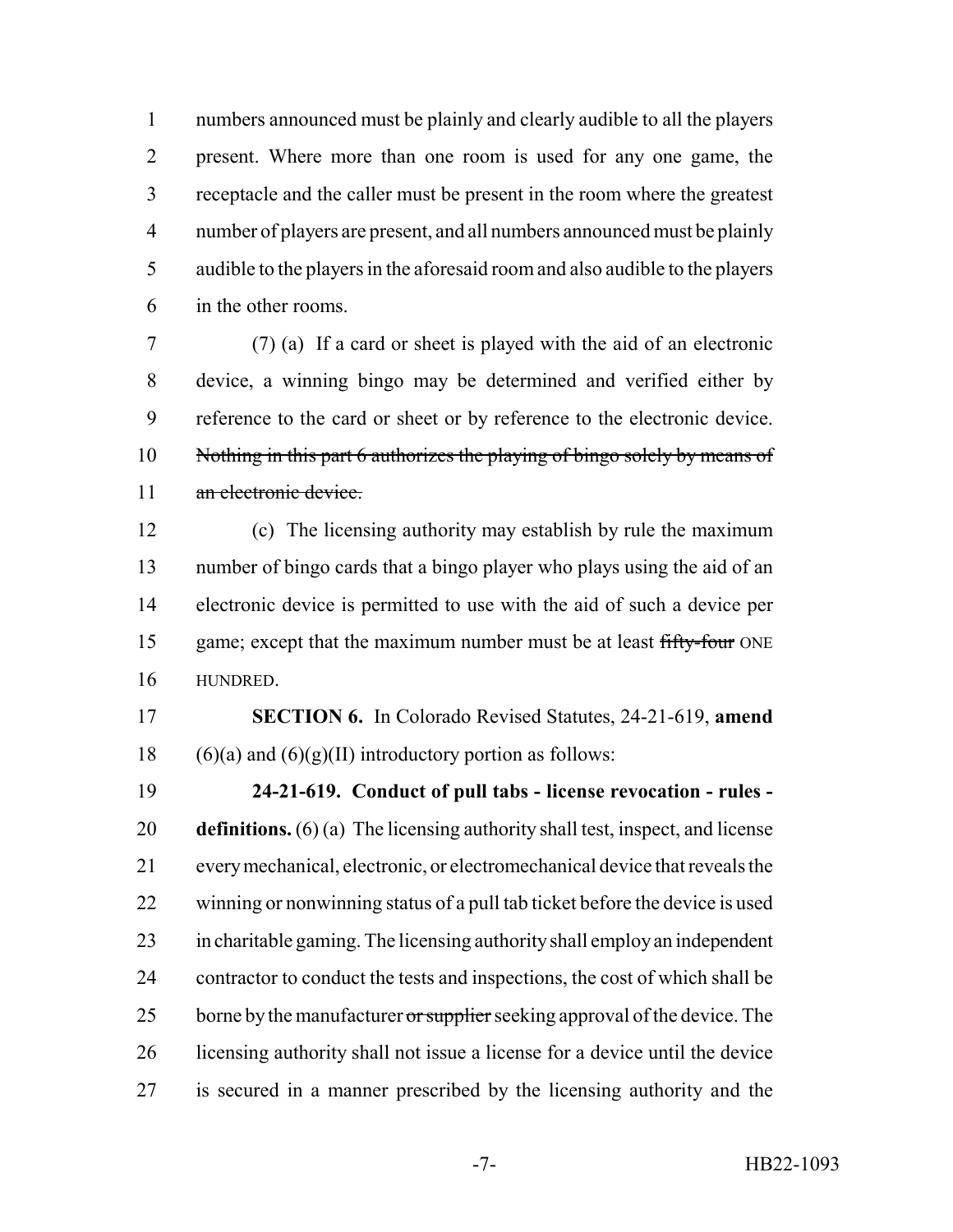contractor receives payment in full for the cost of all tests and inspections.

 $3 \qquad (g)$  The prohibition contained in subsection  $(6)(f)$  of this section does not prohibit the licensing of:

 (II) A device that merely reads or validates a pull tab ticket inserted by a player DISPENSED FROM THE DEVICE, if:

 **SECTION 7.** In Colorado Revised Statutes, 24-21-622, **amend** 8 (3)(a), (5) introductory portion, and (5)(d) as follows:

 **24-21-622. Bingo-raffle licensee's statement of receipts - expenses - fee - definitions.** (3) (a) All money collected or received from the sale of admission, extra regular cards, BINGO TICKETS, special game cards, sale of supplies, and all other receipts from the games of bingo, raffles, and pull tab games shall be deposited in a special checking or 14 savings account, or both, of the licensee, which must contain only this money. If the licensee conducts progressive games of chance, the licensee may maintain one additional checking or savings account, which must contain only money received from the sale of progressive games. The licensee may withdraw money from these accounts only by consecutively numbered checks or withdrawal slips or by electronic transactions referenced by transaction number or date. A check or withdrawal slip must not be drawn to "cash" or a fictitious payee. The licensee shall maintain all of its books and records in accordance with generally accepted accounting principles.

24 (5) No item of expense shall be incurred or paid in connection with holding, operating, or conducting a game of chance pursuant to a bingo-raffle license except bona fide expenses of a reasonable amount. 27 Such BONA FIDE expenses include those incurred in connection with all